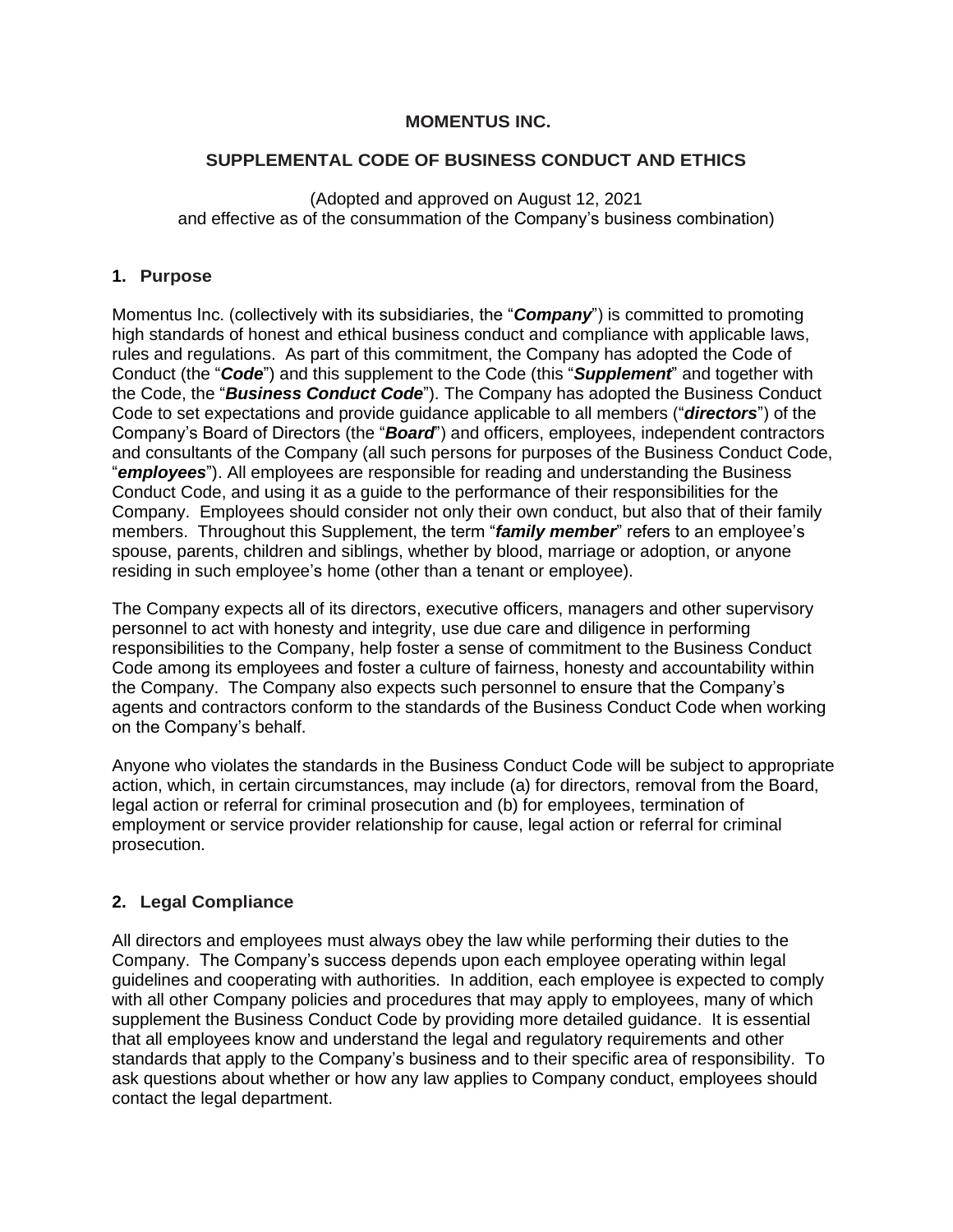### 2.1. Insider Trading.

Every director and employee is prohibited from using "inside" or material non-public information about the Company, or about companies with which the Company does business, in connection with buying or selling the Company's or such other companies' securities, including "tipping" others who might make an investment decision on the basis of this information. Employees must exercise the utmost care when in possession of material non-public information. Please review the Company's Insider Trading Policy (the "*Insider Trading Policy*") for additional information.

# **3. Competition and Fair Dealing**

The Company strives to compete vigorously and to gain advantages over its competitors through superior business performance, not through unethical or illegal business practices. No employee may through improper means acquire proprietary information from others, possess trade secret information or induce disclosure of confidential information from past or present employees of other companies. If an employee becomes aware of the improper acquisition of this type of information, the employee should report it immediately.

Employees are expected to deal fairly and honestly with anyone with whom they have contact in the course of performing their duties to the Company and not engage in unfair business practices. Employees involved in procurement have a special responsibility to adhere to principles of fair competition in the purchase of products and services by selecting suppliers based exclusively on typical commercial considerations, such as quality, cost, availability, service and reputation, and not on the receipt of special favors. Employees involved in sales have a special responsibility to abide by all Company policies regarding selling activities, including Company policies relevant to revenue recognition. Further, no employee may take unfair advantage of anyone through manipulation, concealment, abuse or privileged information, misrepresentation of facts or any other unfair dealing practice.

# **4. Conflicts of Interest**

In order to make good decisions for the Company, directors and employees need to be aware of their own biases and make sure they counter them. Employees are expected to avoid actual or apparent conflicts of interest between their personal and professional relationships. For directors, this may include recusal from discussions of the Board when their participation could be perceived as creating such a conflict.

A "conflict of interest" occurs when a personal interest interferes in any way (or even appears or could reasonably be expected to interfere) with the interests of the Company as a whole. Sometimes conflicts of interest arise when an employee takes some action or has some outside interest, duty, responsibility or obligation that conflicts with an interest of the Company or the employee's duty to the Company. A conflict of interest can arise when an employee takes actions or has interests that may make it difficult to perform the employee's duties objectively and effectively. Conflicts of interest can also arise when an employee or relative of an employee (including a family member of an employee) receives improper personal benefits as a result of the employee's position at the Company.

While we cannot list them all in this Supplement, some examples of a conflict of interest include: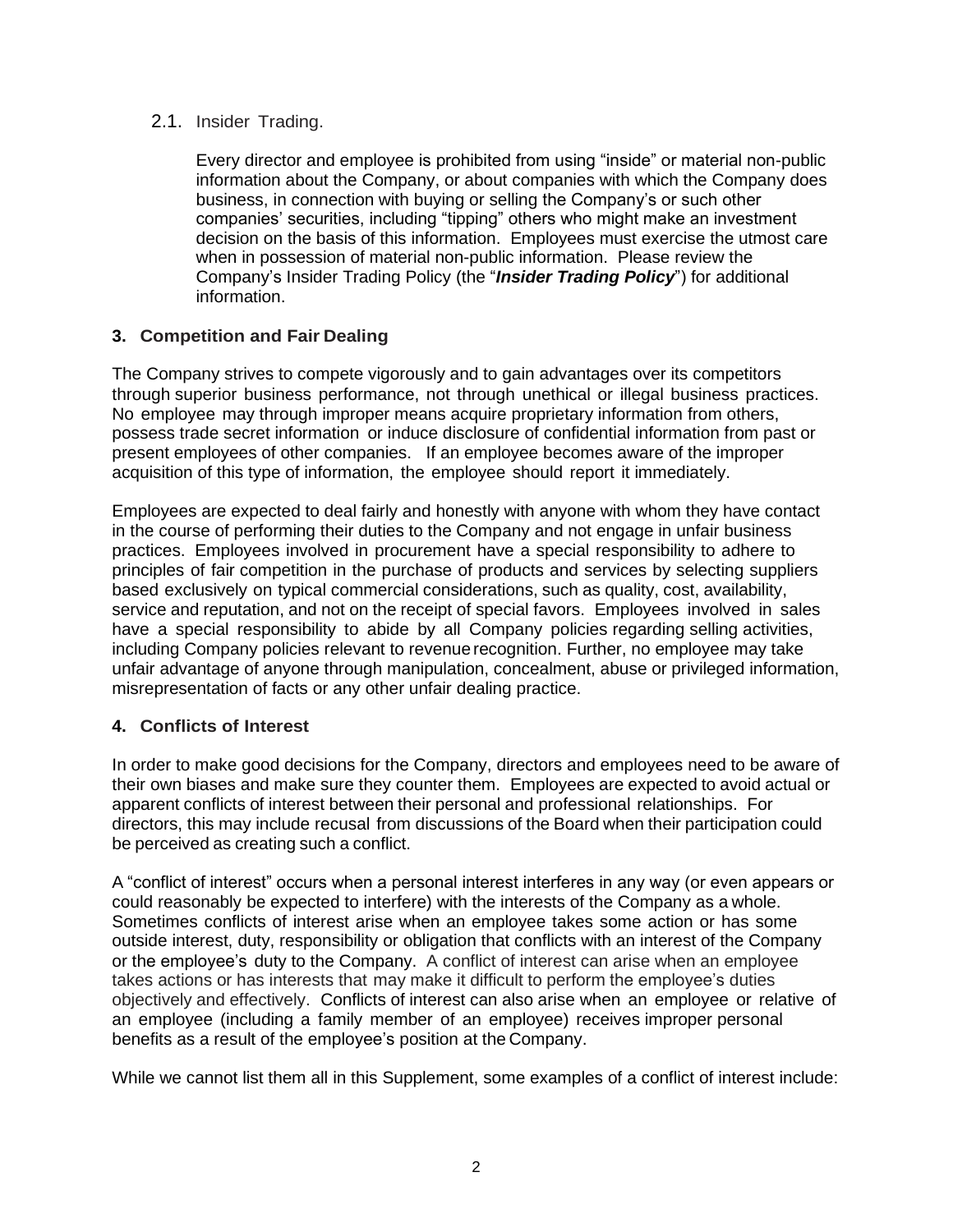- Service as a member of the board of directors of a competitor or accepting payments or other benefits from a competitor.
- Employment by or service on the board of directors of a business competitor partner, supplier or vendor.
- Holding a significant financial interest in a competitor or a business that does business with the Company or seeks to do business with the Company, other than holding a direct interest of less than 1% in the stock of a publicly-traded company.
- Accepting gifts of a value that may appear to or tend to influence business decisions or otherwise compromise independent judgment.
- Loans by the Company to employees, executive officers, or their family members (Note that loans by the Company to, or guarantees by the Company of obligations of, any director or executive officer are expressly prohibited).
- Taking personal advantage of corporate opportunities.
- Engaging a family member or close friend to provide services to the Company.

Employees must avoid these situations (and others like them), and any other situations where their loyalty to the Company could be compromised. Evaluating whether a conflict of interest exists can be difficult and may involve a number of considerations. The Company encourages directors and employees to seek guidance from their manager, the Compliance Officer or, in the case of directors, the chair of the Audit Committee (the "*AC chair*") in this regard.

Any transaction that may implicate a conflict of interest needs to be approved in advance by the Compliance Officer or, in the case of directors, the Audit Committee. Senior financial employees may, in addition to speaking with the Compliance Officer, discuss potential conflicts with the AC chair. All related-party transactions, whether or not deemed to be a conflict of interest, must be approved in accordance with the Company's Related Party Transactions Policy.

### **5. Corporate Opportunities**

Employees may not compete with the Company or take personal advantage of business opportunities that the Company might want to pursue. Employees are prohibited from taking for themselves personally (or for the benefit of friends or family members) opportunities that are discovered through the use of Company property, information or position. Even opportunities that are acquired through independent sources may be questionable if they are related to the Company's existing or proposed lines of business. Significant participation in an investment or outside business opportunity that is directly related to the Company's existing or proposed lines of business must be pre-approved.

Employees (other than employees who also serve as directors) should consult with their manager or the Compliance Officer to determine an appropriate course of actionif interested in pursuing an opportunity that they discovered through their Company position or use of Company property or information. Directors should consult with the AC chair or the Compliance Officer if interested in pursuing such opportunities.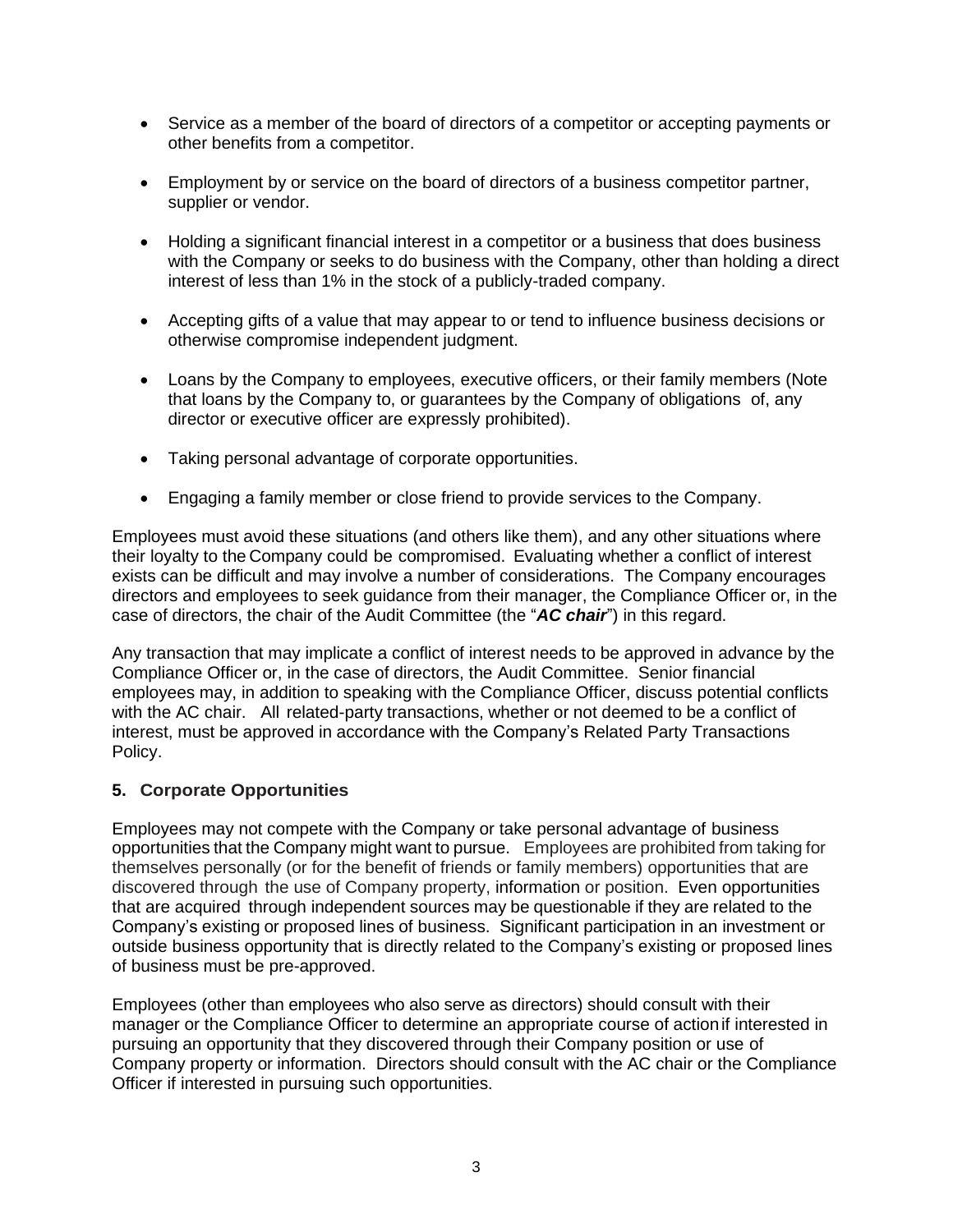In the interest of clarifying above, if any member of the Board who is also a partner or employee of an entity that is a holder of our capital stock, or an employee of an entity that manages such an entity (each, a "*Fund*"), acquires knowledge of a potential transaction (investment transaction or otherwise) or other matter other than in connection with such individual's service as a member of the Board (including, if applicable, in such individual's capacity as a partner or employee of the Fund or the manager or general partner of a Fund) that may be an opportunity of interest for both the Company and such Fund, then, provided that such director has acted reasonably and in good faith with respect to the best interests of the Company, such an event shall be deemed not to be a violation the Business Conduct Code.

# **6. Financial Integrity; Public Reporting**

The Company strives to maintain integrity of the Company's records and public disclosure. The Company's corporate and business records, including all supporting entries to the Company's books of account, must be completed honestly, accurately and understandably. The Company's records are important to investors and creditors. They serve as a basis for managing the Company's business and are important in meeting the Company's obligations to business partners, suppliers, vendors, creditors, employees and others with whom the Company does business. The Company depends on the books, records and accounts accurately and fairly reflecting, in reasonable detail, the Company's assets, liabilities, revenues, costs and expenses, as well as all transactions and changes in assets andliabilities.

To help ensure the integrity of the Company's records and public disclosure, the Company requires that:

- no entry be made in the Company's books and records that is intentionally false or misleading;
- transactions be supported by appropriate documentation;
- the terms of sales and other commercial transactions be reflected accurately in the documentation for those transactions and all such documentation be reflected accurately in the Company's books and records;
- employees comply with the Company's system of internal controls and be held accountable for their entries;
- any off-balance sheet arrangements of the Company are clearly and appropriately disclosed;
- employees work cooperatively with the Company's independent auditors in their review of the Company's financial statements and disclosure documents;
- no cash or other assets be maintained for any purpose in any unrecorded or "off-thebooks" fund; and
- records be retained or destroyed according to the Company's document retention policies or procedures then in effect.

The Company's disclosure controls and procedures are designed to help ensure that the Company's reports and documents filed with or submitted to the U.S. Securities and Exchange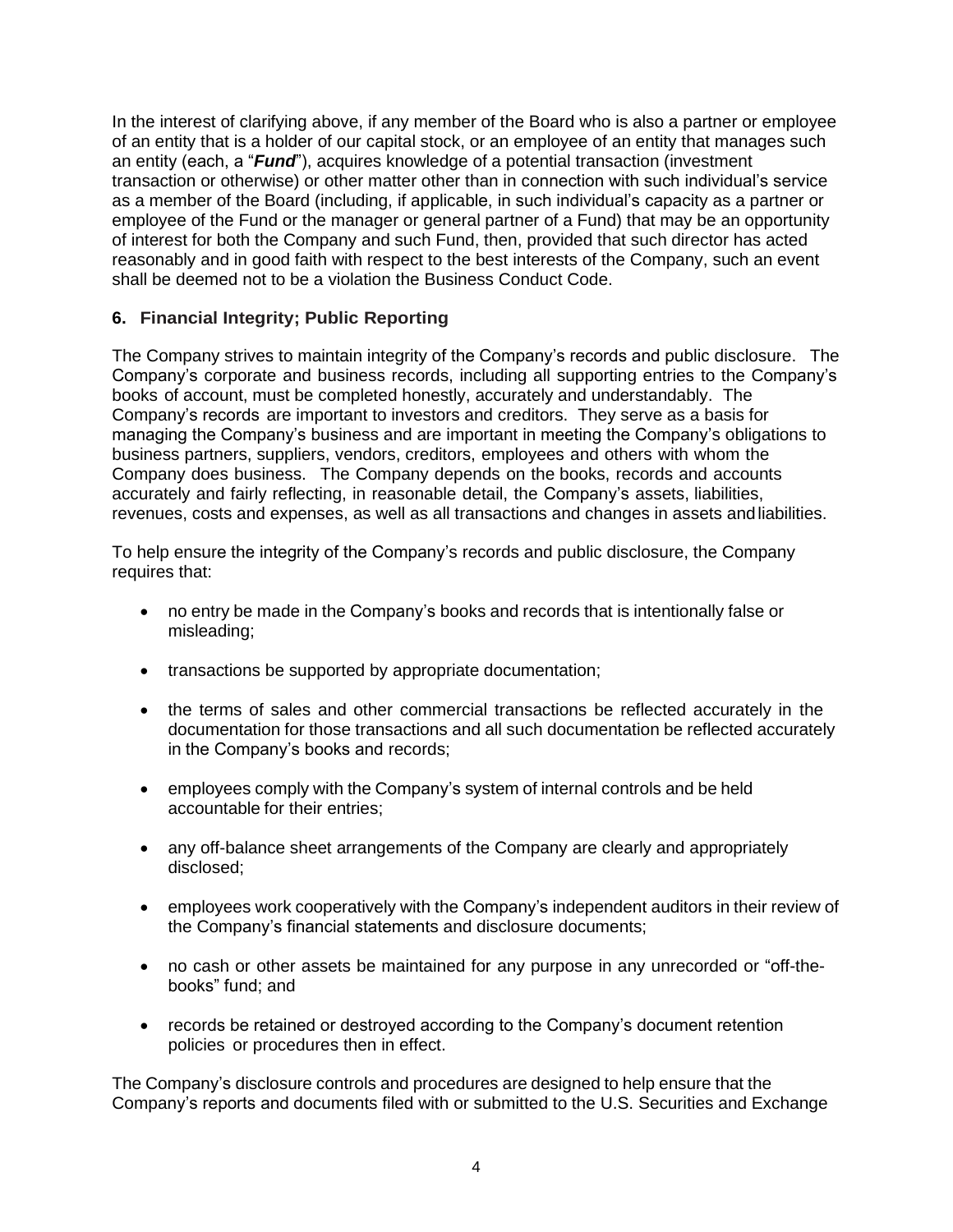Commission (the **"***SEC*") and other public disclosures are complete, fair, accurate, fairly present the Company's financial condition and results of operations and are timely and understandable. Employees who collect, provide or analyze information for or otherwise contribute in any way in preparing or verifying these reports should be familiar with and adhere to all disclosure controls and procedures and generally assist the Company in producing financial disclosures that contain all of the information about the Company that is required by law and would be important to enable investors to understand the Company's business and its attendant risks. These controls and procedures include, but are not limited to, the following:

- no employee may take or authorize any action that would cause the Company's financial records or financial disclosure to fail to comply with generally accepted accounting principles, the rules and regulations of the SEC or other applicable laws, rules and regulations;
- all employees must cooperate fully with the Company's finance department, as well as the Company's independent auditors and legal counsel, respond to their questions with candor and provide them with complete and accurate information to help ensure that the Company's books and records, as well as its reports filed with the SEC, are accurate and complete; and
- no employee should knowingly make (or cause or encourage any other person to make) any false or misleading statement in any of the Company's reports filed with the SEC or knowingly omit (or cause or encourage any other person to omit) any information necessary to make the disclosure in any of such reports accurate in all material respects.

In connection with the preparation of the financial and other disclosures that the Company makes to the public, including by press release or filing a document with the SEC, directors must, in addition to complying with all applicable laws, rules and regulations, follow these guidelines:

- act honestly, ethically, and with integrity;
- comply with the Business Conduct Code;
- endeavor to ensure complete, fair, accurate, timely and understandable disclosure in the Company's filings with the SEC;
- raise questions and concerns regarding the Company's public disclosures when necessary and ensure that such questions and concerns are appropriately addressed;
- act in good faith in accordance with the director's business judgment, without misrepresenting material facts or allowing independent judgment to be subordinated by others; and
- comply with the Company's disclosure controls and procedures and internal controls over financial reporting.

If an employee becomes aware that the Company's public disclosures are not complete, fair and accurate, or if an employee becomes aware of a transaction or development that the employee believes may require disclosure, the employee should report the matter immediately.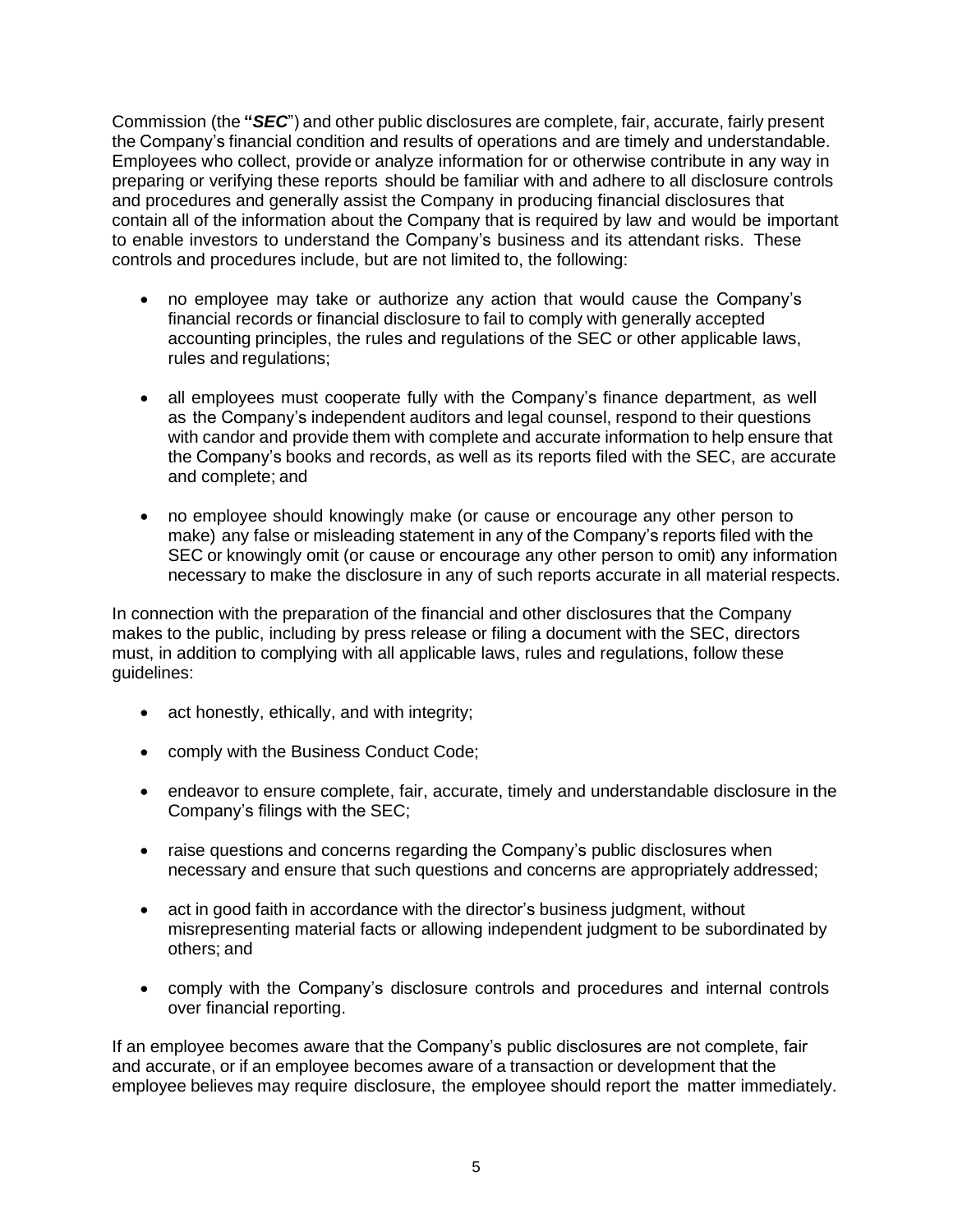### **7. Conduct of Senior Financial Employees**

The Company's Finance Department has a special responsibility to promote integrity throughout the organization, with responsibilities to stakeholders both inside and outside of the Company. As such, the Board requires that the Chief Executive Officer and senior personnel in the Company's finance department adhere to the following ethical principles and accept the obligation to foster a culture throughout the Company as a whole that ensures the accurate and timely reporting of the Company's financial results and condition.

Because of this special role, the Company requires that the Chief Executive Officer, Chief Financial Officer, Controller and any other persons performing similar functions ("*Senior Financial Employees*"):

- Act with honesty and integrity and use due care and diligence in performing their responsibilities to the Company.
- avoid situations that represent actual or apparent conflicts of interest with their responsibilities to the Company, and disclose promptly to the Audit Committee and the Compliance Officer, any transaction or personal or professional relationship that reasonably could be expected to give rise to such an actual or apparent conflict. Without limiting the foregoing, and for the sake of avoiding an implication of impropriety, Senior Financial Employees shall not:
	- $\circ$  accept any material gift or other gratuitous benefit from a business partner, supplier or vendor of products or services, including professional services, to the Company (this prohibition is not intended to preclude ordinary course entertainment or similar social events);
	- $\circ$  except with the approval of the disinterested members of the Board, directly invest in any privately-held company that is a business partner, supplier or vendor of the Company where the Senior Financial Employee, either directly or through people in such Senior Financial Employee's chain of command, has responsibility or ability to affect or implement the Company's relationship with the other company; or
	- $\circ$  maintain more than a passive investment of greater that 1% of the outstanding shares of a public company that is a business partner, supplier or vendor of the Company.
- Provide constituents with information that is accurate, complete, objective, relevant, timely and understandable, including information for inclusion in the Company's submissions to governmental agencies or in public statements.
- Comply with applicable laws, rules, and regulations of federal, state and local governments, and of any applicable public or private regulatory and listing authorities.
- Achieve responsible use of and control over all assets and resources entrusted to each Senior Financial Employee.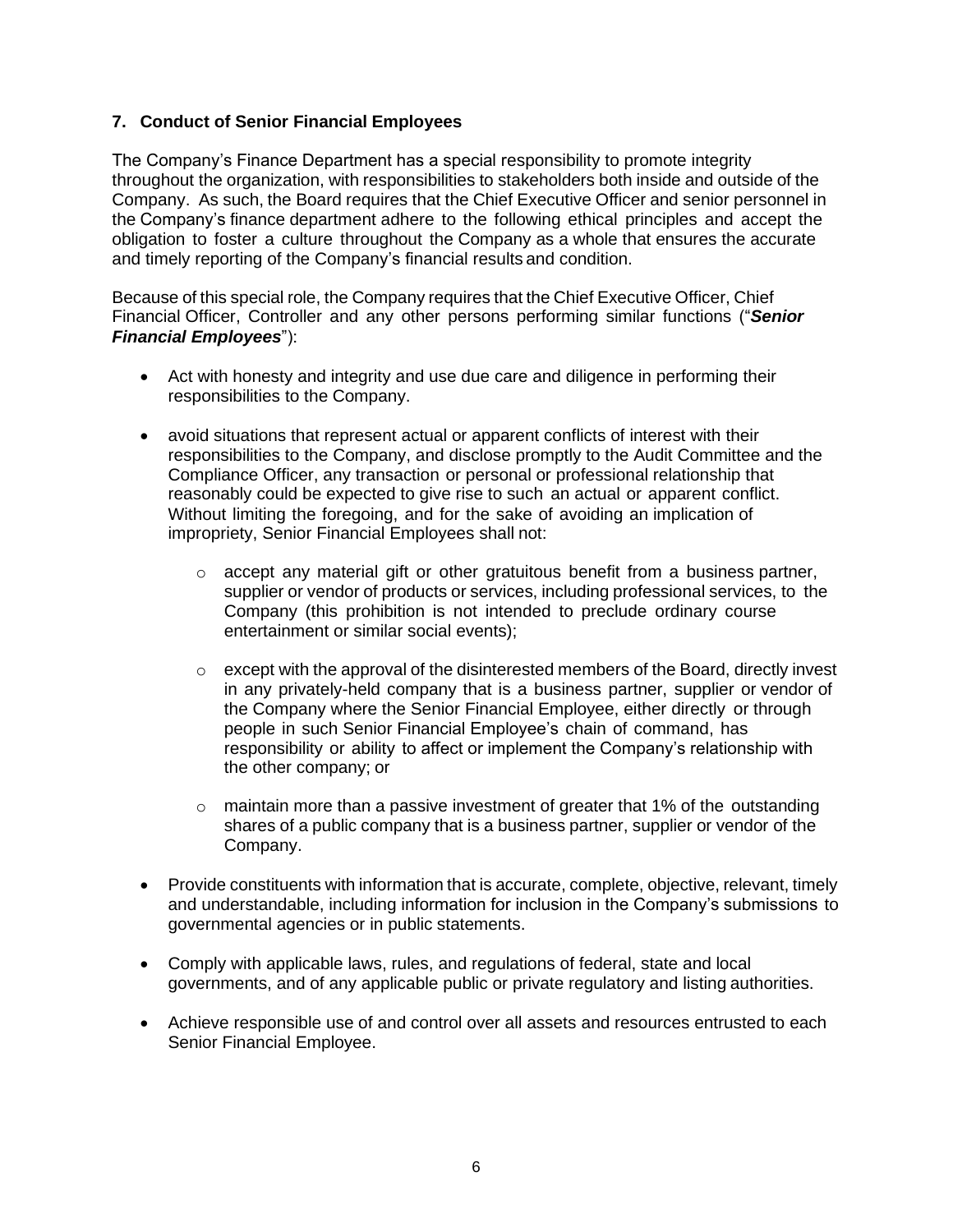# **8. Protection and Proper Use of Company Assets**

All employees are expected to protect the Company's assets and ensure their efficient use for legitimate business purposes. These assets include the Company's proprietary information, including intellectual property such as trade secrets, patents, trademarks, and copyrights, as well as business and marketing plans, engineering and manufacturing ideas, designs, databases, records and any nonpublic financial data or reports. Theft, carelessness and waste have a direct impact on the Company's business and operating results. The Company's physical property, such as computer equipment, buildings, furniture and furnishings, office supplies, products and inventories, should be used only for activities related to an employee's employment, although incidental personal use is permitted. Similarly, unauthorized use or distribution of the Company's proprietary information is prohibited. Any theft, misuse or suspected theft or misuse of the Company's assets that becomes known to an employee must be immediately reported.

### **9. Amendment and Waiver**

Any amendment or waiver of the Business Conduct Code must be in writing and must be authorized by a majority of the members of the Board or, to the extent permissible under applicable laws, rules and regulations, a committee of the Board if the Board has delegated such authority to a committee. The Company will notify employees of any material changes to the Business Conduct Code. Any such amendment or waiver may be publicly disclosed if required by applicable laws, rules and regulations.

### **10. No Rights Created**

The Business Conduct Code is a statement of fundamental principles, policies and procedures that govern the conduct of the Company's employees. It is not intended to and does not create any legal rights for any business partner, supplier, vendor, competitor, stockholder or any other non-employee or entity.

### **11. Administration of the Business Conduct Code**

The Audit Committee is responsible for reviewing the Business Conduct Code as set forth in the Audit Committee's charter and overseeing the establishment of procedures for the prompt internal reporting of violations of the Business Conduct Code. It may request reports from the Company's executive officers about the implementation of the Business Conduct Code and may take any steps in connection with the implementation of this Code as it deems necessary, subject to the limitations set forth in the Business Conduct Code. The Audit Committee will have the authority to review and assess the Business Conduct Code and recommend revisions for approval by the Board. The Company will notify directors of any material changes to the Business Conduct Code.